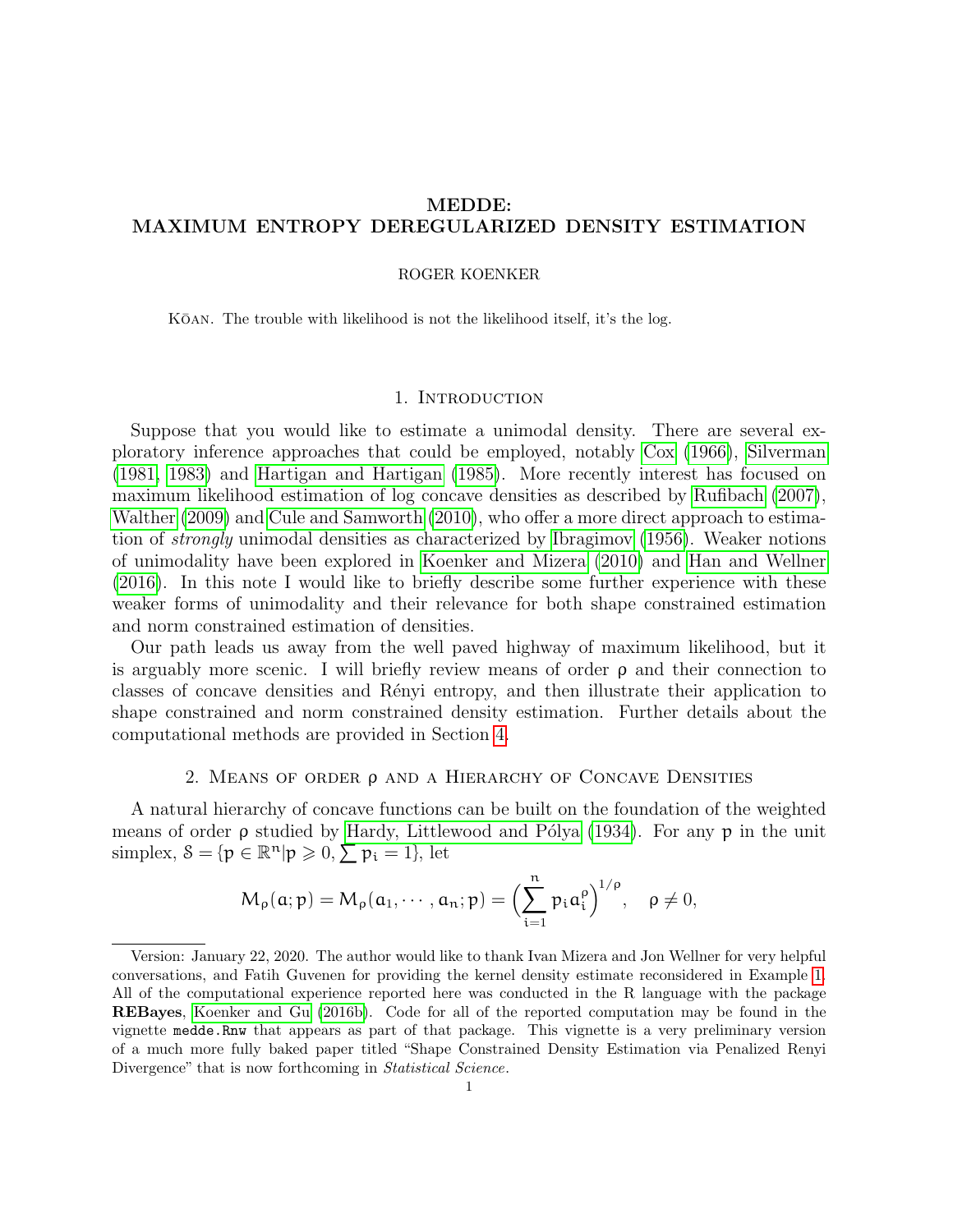with  $M_0(\mathfrak{a}; \mathfrak{p}) = M_\rho(\mathfrak{a}_1, \cdots, \mathfrak{a}_n; \mathfrak{p}) = \prod_{i=1}^n \mathfrak{a}_i^{p_i}$  as a limit as  $\rho \to 0$  The familiar arithmetic, geometric, and harmonic means correspond to  $\rho$  equal to 1, 0, and  $-1$ , respectively.

Following [Avriel](#page-9-2) [\(1972\)](#page-9-2), a non-negative, real function f, defined on a convex set  $C \subset \mathbb{R}^d$ is called  $\rho$ -concave if for any  $x_0, x_1 \in \mathbb{C}$ , and  $p \in \mathcal{S}$ ,

$$
f(p_0x_0+p_1x_1)\geqslant M_\rho(f(x_0),f(x_1);p).
$$

In this terminology log-concave functions are 0-concave, and concave functions are 1concave. Since  $M_{\rho}(\mathfrak{a}, \mathfrak{p})$  is monotone increasing in  $\rho$  for  $\mathfrak{a} \geq 0$  and any  $\mathfrak{p} \in \mathcal{S}$ , it follows that if f is  $\rho$ -concave, then f is also  $\rho'$ -concave for any  $\rho' < \rho$ . Thus, concave functions are log-concave, but not vice-versa. In the limit <sup>−</sup>∞-concave functions satisfy the condition

$$
f(p_0x_0+p_1x_1)\geqslant \min\{f(x_0),f(x_1)\},
$$

so they are quasi-concave, and consequently so are all ρ-concave functions. Further details and motivation for  $\rho$ -concave densities can be found in Prékopa [\(1973\)](#page-10-7), [Borell](#page-9-3) [\(1975\)](#page-9-3), and [Dharmadhikari and Joag-Dev](#page-10-8) [\(1988\)](#page-10-8).

2.1. Estimation of log concave densities. A probability density function, f, is called log-concave if − log f is a (proper) convex function on the support of f. Maximum likelihood estimation of log concave densities can be formulated as a convex optimization problem. Let  $X = \{X_1, \dots, X_n\}$  be a collection of data points in  $\mathbb{R}^d$  such that the convex hull of X,  $\mathcal{H}(X)$ , has a nonempty interior in  $\mathbb{R}^d$ ; such a configuration occurs with probability 1 if  $n \geq d$  and the  $X_i$  behave like a random sample from  $f_0$ , a probability density with respect to the Lebesgue measure on  $\mathbb{R}^d$ . Setting  $g = -\log f$ , we can formulate the maximum likelihood problem as,

$$
(\mathcal{P}_0) \hspace{1.5cm} \min_g \Bigl\{ \sum_{i=1}^n \, g(X_i) \mid \, \int \!\! {\rm e}^{-g} \, dx = 1, g \in \mathcal{K}(X) \Bigr\},
$$

where  $\mathcal{K}(X)$  denotes the class of closed convex functions on  $\mathcal{H}(X) \subset \mathbb{R}^d$ . As shown in [Koenker and Mizera](#page-10-3) [\(2010\)](#page-10-3) such problems have solutions that admit a finite dimensional characterization determined by the function values of  $\hat{g}$  evaluated at the observed  $X_i$  with values of g elsewhere determined by linear interpolation. This primal problem has an equivalent dual formulation as,

$$
(\mathcal{D}_0) \qquad \qquad \max_f \Bigl\{-\int f\log f\,dy\mid f=(d(P_n-G))/dy,\quad G\in \mathcal{K}(X)^o\Bigr\},
$$

where  $\mathcal{K}(X)$ <sup>o</sup> denotes the polar cone corresponding to  $\mathcal{K}(X)$ , that is,

$$
\mathcal{K}(X)^{\mathrm{o}} = \Big\{G \in \mathcal{C}^*(X) \mid \int g \, dG \leqslant 0 \text{ for all } g \in \mathcal{K}(X) \Big\},
$$

and  $\mathcal{C}^*(X)$  denotes the space of (signed) Radon measures on  $\mathcal{H}(X)$ , its distinguished element is  $P_n$ , the empirical measure supported by the data points  $\{X_i, i = 1, \dots, X_n\}$ .

It is a notable feature of the log concave MLE that it is tuning parameter free, well posed without any further need for regularization. This feature carries over to weaker forms of concave, shape constrained estimators we will consider next. It is hardly surprising in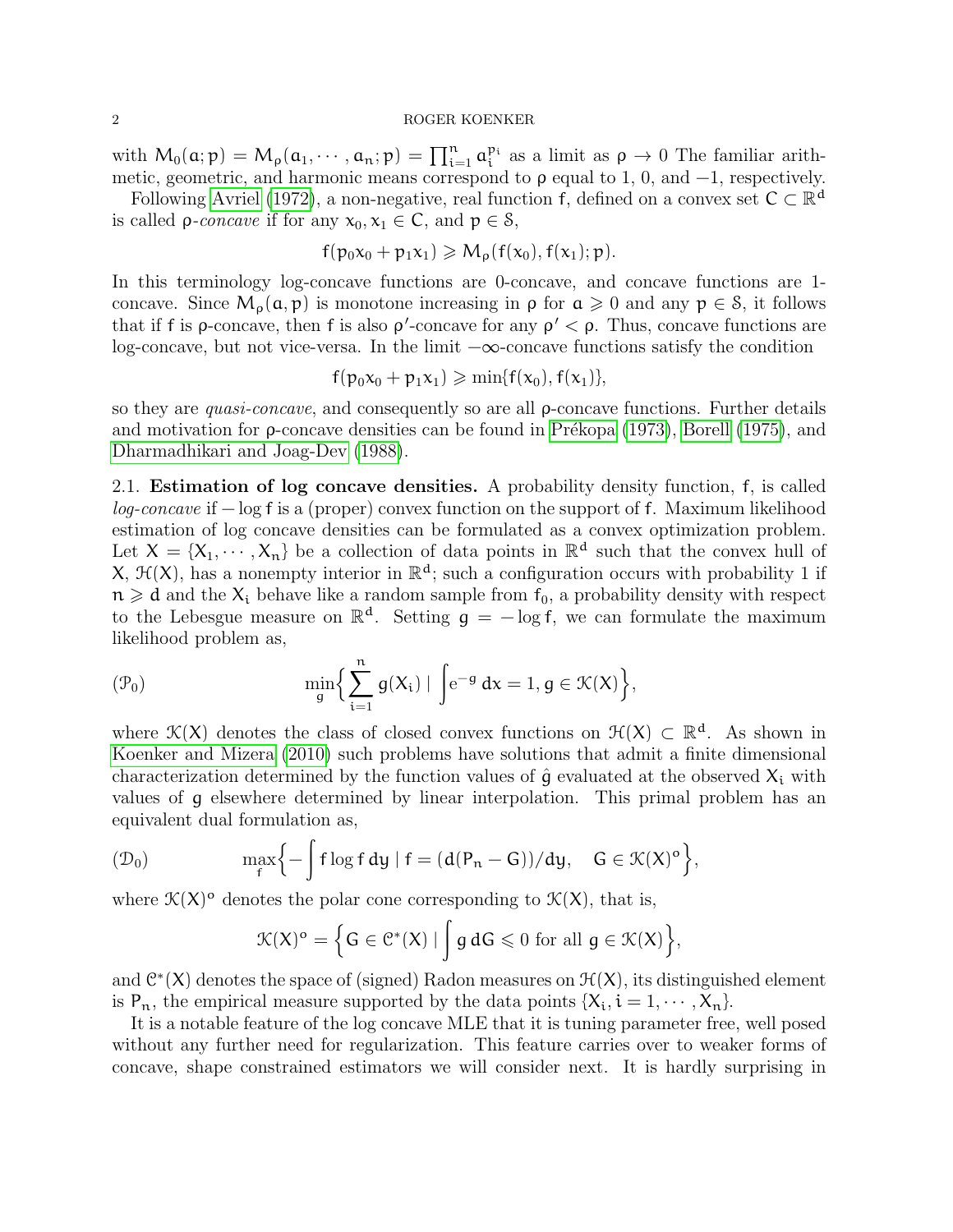view of prior likelihood experience that our dual formulation involves maximizing Shannon entropy, since we are already well aware of the close connection to Kullback-Leibler divergence. One potentially disturbing aspect of foregoing formulation is the finding that solutions,  $\hat{q}$  must be piecewise linear, so the estimated density,  $\hat{f}$  must be piecewise exponential, which when extrapolated into the tails implies sub-exponential tail behavior. This finding motivated consideration of weaker forms of concavity that permit heavier tail behavior as well as more peaked densities. A second, seemingly anomalous feature of the dual problem is the fact that G must be chosen to annihilate the jumps in  $P_n$  in order to produce a density, f, with respect to Lebesgue measure. Further details on this may be found in [Koenker and Mizera](#page-10-3) [\(2010\)](#page-10-3).

2.2. Rényi likelihood and weaker forms of concave densities. Given the appearance of Shannon entropy in the likelihood formulation of log concave density estimation, it is natural, or at least tempting, to consider the family of Rényi [\(1961\)](#page-10-9) entropies,

$$
R_{\alpha}(f) = (1 - \alpha)^{-1} \log(\int f^{\alpha}(x) dx)
$$

as a vehicle for estimating **ρ**-concave densities. Shannon is conveniently nested as  $\alpha = 1$  in this family. We will focus attention on  $\alpha < 1$ , corresponding to  $\rho = \alpha - 1 < 0$ . Maximizing  $R_{\alpha}(f)$  with respect to f is equivalent to maximizing, for fixed  $\alpha < 1$ ,

$$
\alpha^{-1}\int f^{\alpha}(x)dx.
$$

This yields the new pairing of primal and dual problems:<sup>[1](#page-2-0)</sup>

$$
(\mathcal{P}_\alpha) \hspace{1.5cm} \min_g \Bigl\{ \sum_{i=1}^n g(X_i) + \frac{|1-\alpha|}{\alpha} \int g^\beta \ dx \ | \ g \in \mathcal{K}(X) \Bigr\},
$$

and

$$
(\mathfrak{D}_{\alpha})\qquad\qquad \max\Bigl\{\frac{1}{\alpha}\int f^{\alpha}(y)\,dy\mid f=d(P_n-G)/dy,\quad G\in \mathfrak{K}(X)^o\Bigr\},
$$

with  $\alpha$  and  $\beta$  conjugates in the usual sense that  $\alpha^{-1} + \beta^{-1} = 1$ .

This formulation weakens the unimodality constraint admitting a larger class of heavier tailed, more peaked densities; at the same time it modifies the fidelity criterion replacing log likelihood with a criterion based on Rényi entropy. Why not stick with log likelihood and just modify the constraint, as suggested by [Seregin and Wellner](#page-10-10) [\(2010\)](#page-10-10)? The pragmatic reason is that modifying both preserves an extremely convenient form of the convex optimization problem. This motivation is further elaborated in [Koenker and Mizera](#page-10-3) [\(2010\)](#page-10-3). From a more theoretical perspective weaker concavity requirements pose difficulties for the standard likelihood formulation, [Doss and Wellner](#page-10-11) [\(2016\)](#page-10-11) elaborate on these difficulties and demonstrate among many other things that when imposing concavity constraints with  $\alpha$  < 0 the MLE fails to exist.

<span id="page-2-0"></span><sup>&</sup>lt;sup>1</sup>The primal version of this pairing corrects an error in formula (3.7) of [Koenker and Mizera](#page-10-3) [\(2010\)](#page-10-3) in the event that  $\alpha < 0$ .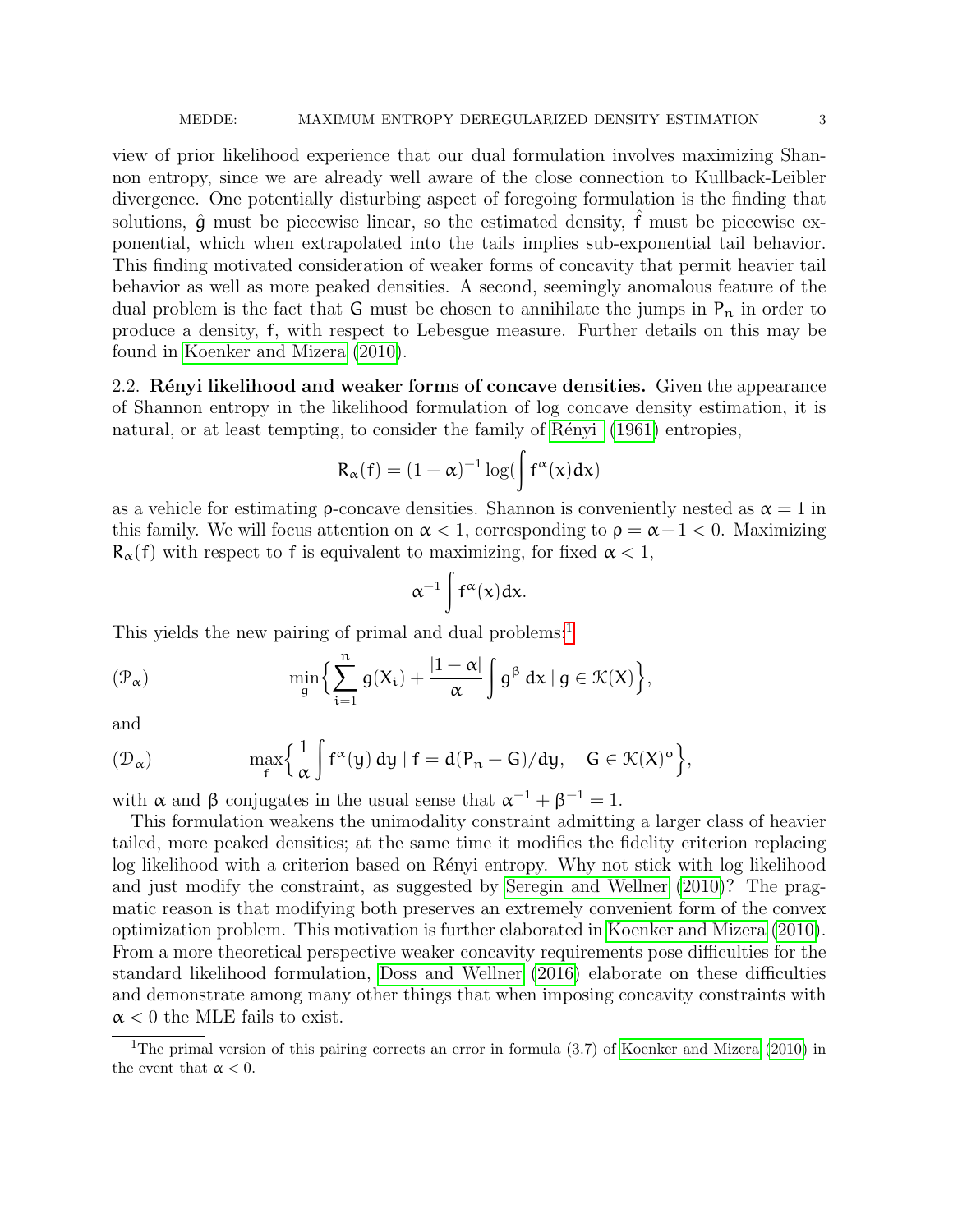

<span id="page-3-1"></span>Figure 1. Density estimation of annual increments in log income for U.S. individuals over the period 1994-2013. The left panel of the figure reproduces a plot of the logarithm of a kernel density estimate from [Guvenen et al.](#page-10-12) [\(2016\)](#page-10-12) showing that annual income increments are clearly not log concave. However the middle panel showing  $-1/\sqrt{f}$  does appear to be nicely concave and is fit remarkably well by the Rényi procedure with  $\alpha = 1/2$ .

<span id="page-3-0"></span>**Example 1.** In [Koenker and Mizera](#page-10-3) [\(2010\)](#page-10-3) we stressed the (Hellinger) case that  $\alpha = 1/2$ , so  $\beta = -1$ , and  $g = -1/\sqrt{f}$ . Since g is constrained to be concave we conclude that the estimated density, f is  $\rho$ -concave for  $\rho = -1/2$ , a class that includes all of the Student t densities with degrees of freedom,  $v \ge 1$ , as well as all the log concaves. To illustrate the applicability of this Hellinger criterion within the Rényi family, we reconsider a density estimation problem arising in econometrics. [Guvenen et al.](#page-10-12) [\(2016\)](#page-10-12) have estimated models of income dynamics using very large (10 percent) samples of U.S. Social Security records linked to W2 data. Their work reveals quite extreme tail behavior in annual log income increments. In the left panel of Figure [1](#page-3-1) we reproduce the Guvenen et al plot of a conventional kernel density estimate of the log density of annual increments of log income based on their sample. Clearly, this density is not log-concave, however when we plot instead  $-1/\sqrt{f}$  we see that concavity looks extremely plausible. When the  $Rényi$  estimate is superimposed in red, it fits almost perfectly.

Permitting Cauchy tail behavior may be regarded as sufficiently indulgent for most statistical purposes, but the next example illustrates that more extreme Rényi fitting criteria with  $\alpha < 1/2$  is sometimes needed to accommodate sharp peaks in the target density.

<span id="page-3-2"></span>Example 2. We reconsider the rotational velocity of stars data considered previously in [Koenker and Mizera](#page-10-3) [\(2010\)](#page-10-3). The data was taken originally from [Hoffleit and Warren](#page-10-13) [\(1991\)](#page-10-13) and is available from the R package **REBayes**. Figure [2](#page-4-0) illustrates a histogram of the 3806 positive rotational velocities from the original sample of 3933. After dropping the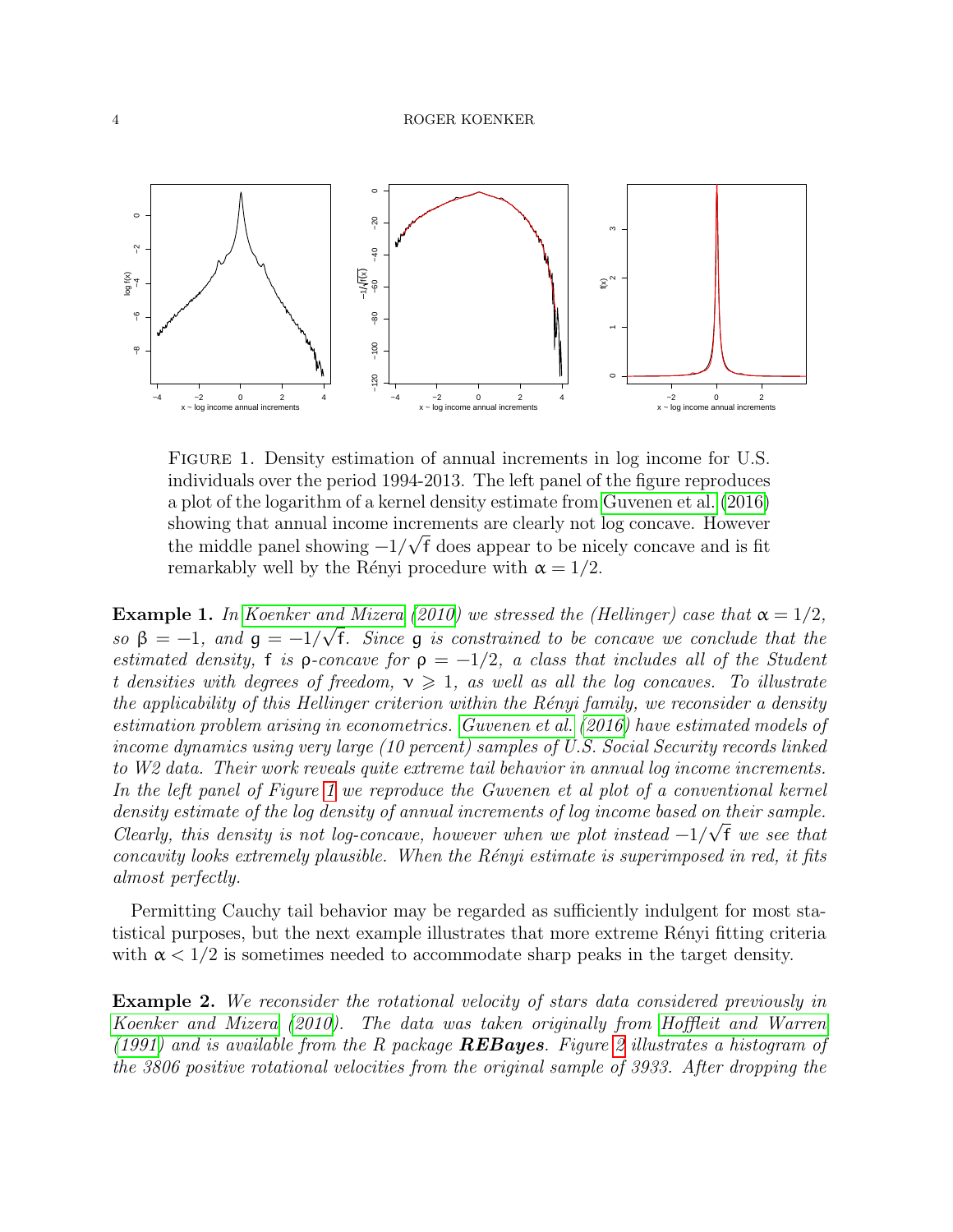

<span id="page-4-0"></span>FIGURE 2. Rotational velocity of stars with three quasi concave shape constrained density estimates using the Rényi likelihood.

127 zero velocity observations, the histogram looks plausibly unimodal and we superimpose three distinct Rényi shape constrained estimates. The Hellinger  $(\alpha = 1/2)$  estimate is clearly incapable of capturing the sharp peak around  $x = 18$ , and even the fit for  $\alpha = 0$ fails to do so. But pressing further, we see that setting  $\alpha = -2$  provides an excellent fit by constraining  $-1/f^3$  to be concave.

## 3. Renyi likelihood and norm constrained density estimation ´

Although our original intent for the Rényi likelihood was strictly pragmatic  $-$  to maintain the convexity of the optimization problem underlying the estimation while maintaining weaker forms of the concavity constraint  $- I$  would now like to briefly consider its use in norm constrained settings where the objective of penalization is smoothness of the estimated density rather than shape constraint.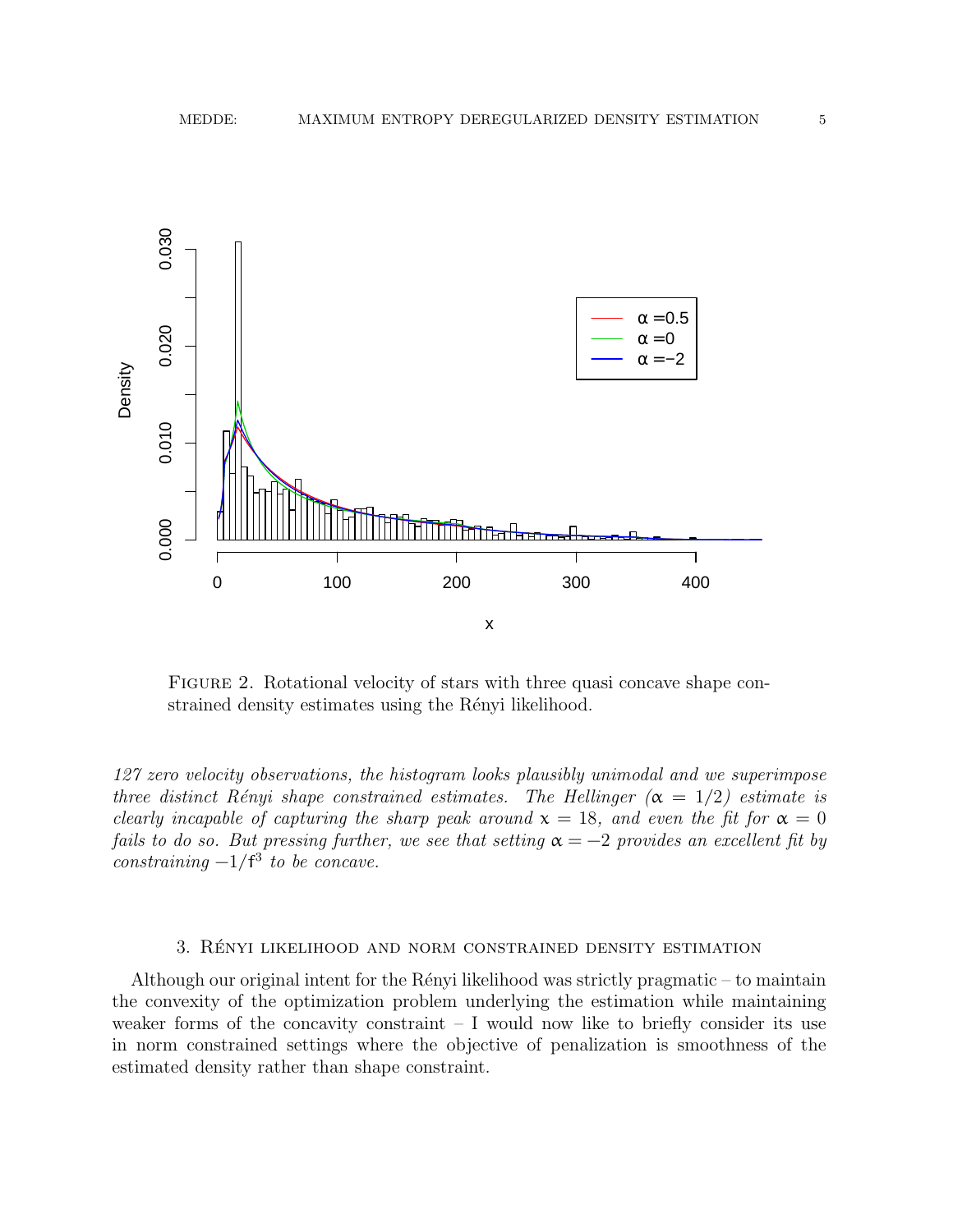There is a long tradition of norm penalized nonparametric maximum likelihood estimation of densities. Perhaps the earliest example is [Good](#page-10-14) [\(1971\)](#page-10-14) who proposed the penalty,

$$
J(f)=\int (\sqrt{f}')^2 dx,
$$

which shrinks the estimated density toward densities with smaller Fisher information for location. The deeper rationale for this form of shrinkage remains obscure, and most of the subsequent literature has instead focused on penalizing derivatives of log f, with the familiar cubic smoothing spline penalty,

$$
J(f) = \int (\log f'')^2 dx,
$$

receiving most of the attention. [Silverman](#page-11-3)  $(1982)$  proposed penalizing the squared  $L_2$  norm of the third derivative of log f as a means of shrinking toward the Gaussian density.

Squared  $L_2$  norm penalties are ideal for smoothly varying densities, but they abhor sharp bends and kinks, so there has been some interest in exploring total variation penalization as a way to expand the scope of penalty methods. The taut-string methods of [Davies](#page-9-4) [and Kovac](#page-9-4) [\(2001,](#page-9-4) [2004\)](#page-10-15) penalize total variation of the density itself. [Koenker and Mizera](#page-10-16) [\(2007\)](#page-10-16) describe some experience with penalties of the form,

$$
J(f)=\int|\log f''|dx,
$$

that penalize the total variation of the first derivative of log f. In the spirit of [Silverman](#page-11-3) [\(1982\)](#page-11-3) the next example illustrates penalization of the total variation of the third derivative of log f, again with the intent of shrinking toward the Gaussian, but in a manner somewhat more tolerant of abrupt changes in the derivatives than with Silverman's squared  $L_2$  norm.

<span id="page-5-0"></span>**Example [3](#page-6-0).** In Figure 3 we illustrate a histogram based on 500 standard Gaussian observations, and superimpose two fitted densities estimated by penalizaed maximum likelihood as solutions to

$$
\min_f \Biggl\{ - \sum_{i=1}^n \log f(X_i) + \lambda \int | \log f''' | dx,
$$

for two choices of  $\lambda$ . For  $\lambda$  sufficiently large solutions to this problem conform to the parametric Gaussian MLE since the penalty forces the solution to take a Gaussian shape, but does not constrain the location or scale of the estimated density. For smaller  $\lambda$  we obtain a more oscillatory estimate than conforms more closely to the vagaries of the histogram.

Penalizing total variation of  $\log f''$  as in Figure [3](#page-6-0) raises the question: What about other Rényi exponents for  $\alpha \neq 1$ ? Penalizing log f'' is implicitly presuming sub-exponential tail behavior that may be better controlled by weaker Rényi penalties. To explore this conjecture we consider a in the next example estimating a mixture of three lognormals.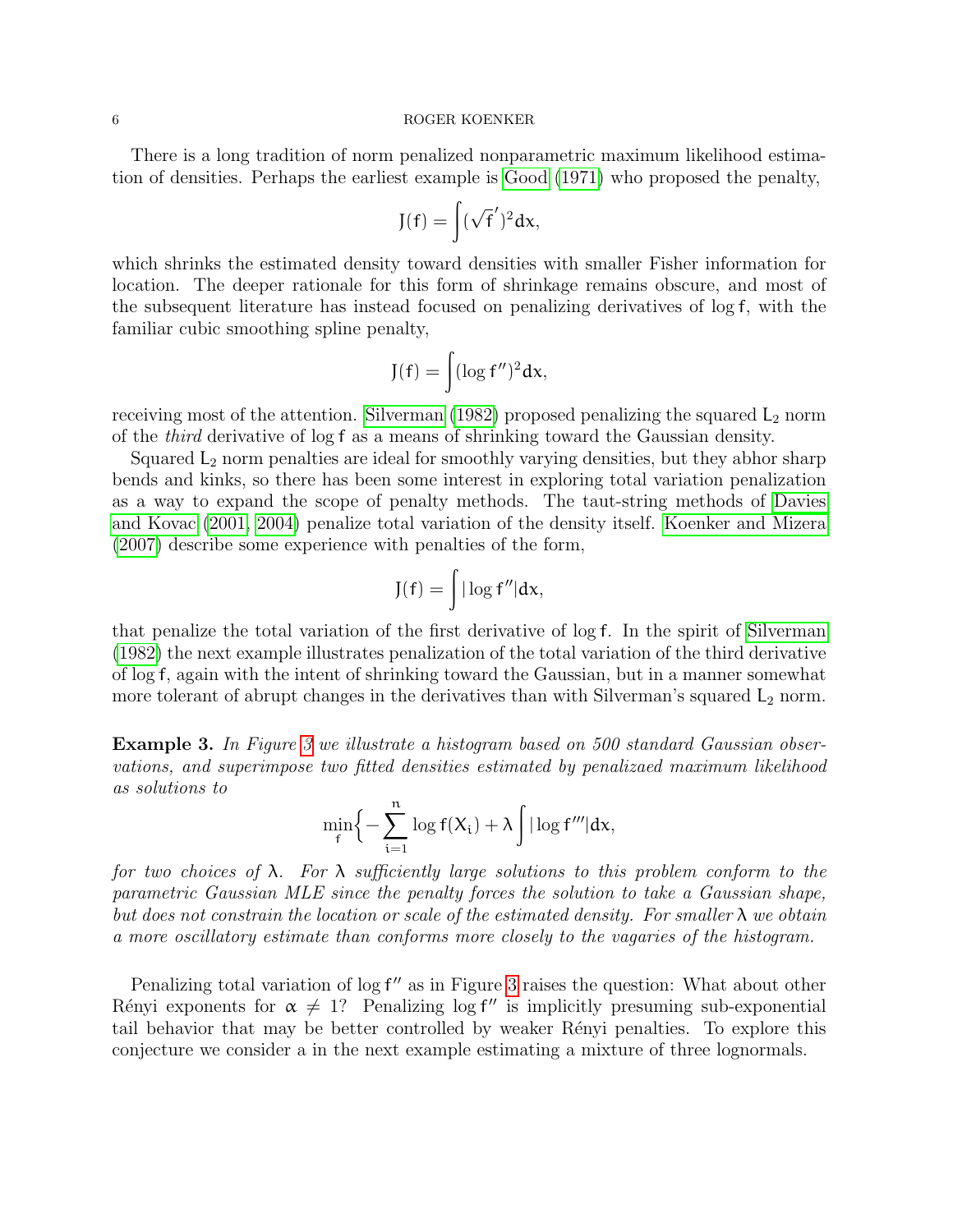

<span id="page-6-0"></span>Figure 3. Gaussian histogram based on 500 observations and two penalized maximum likelihood estimates with total variation norm penalty and  $\lambda \in$  ${0.5 \times 10^{-4}, 0.5 \times 10^{-6}}.$ 

**Example [4](#page-7-1).** Figure 4 illustrates a histogram based on 500 observations from the mixture of lognormals density depicted in red. I have used this density for several years in class to illustrate how difficult it can be to choose an effective bandwidth for conventional kernel density estimation. A bandwidth sufficiently small to distinguish the two left-most modes is almost surely incapable of producing a smooth fit to the upper mode. Logspline methods as proposed by [Kooperberg and Stone](#page-10-17) [\(1991\)](#page-10-17) perform much better in such cases, but they can be sensitive to knot selection strategies. The methods under consideration here are allied more closely to the smoothing spline literature, and thereby circumvent the knot selection task, but in so doing have introduced new knobs to turn and buttons to push. Not only do we need to choose the familiar  $\lambda$ , there is now a choice of the order of the derivative in the penalty, and the Rényi exponent,  $\alpha$ , determining the transformation of the density. I would argue that these choices are more easily adapted to particular applications, but others may disagree. From a Bayesian perspective, however, it seems indisputable that more diversity in the class of tractable prior specifications is desirable.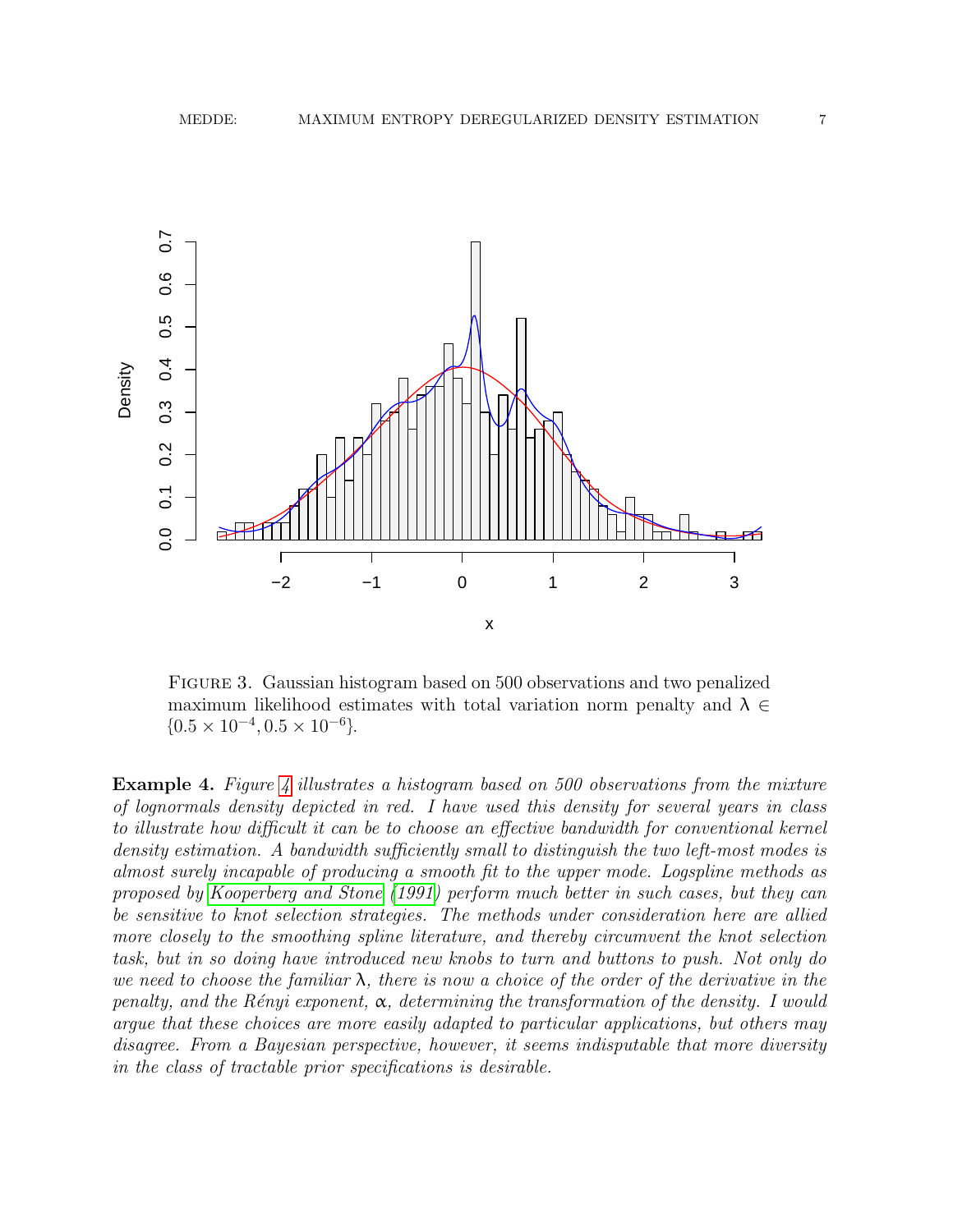

<span id="page-7-1"></span>FIGURE 4. Mixture of three lognormals histogram and two Rényi likelihood estimates with total variation (L<sub>1</sub> norm) penalty with  $\alpha \in \{0, 1\}$ .

Examining Figure [4](#page-7-1) we see that the  $\alpha = 1$  maximum likelihood estimate is a bit too smooth, failing to find the second mode, whereas the  $\alpha = 0$  solution is too enthusiastic about the fitting the first mode, but at least does distinguish the second mode. Both methods produce an excellent fit to the third mode, almost indistinguishable from the true density.

## 4. Discrete Implementation Details

<span id="page-7-0"></span>The discrete formulation of the variational problems described above lead to extremely efficient algorithms that exploit modern interior point methods for convex optimization. All of our computational results were carried out with the function medde from the package REBayes for the R language and available from the CRAN website, [https://cran.](https://cran.r-project.org) [r-project.org](https://cran.r-project.org). This package relies in turn on the [Andersen](#page-9-5) [\(2010\)](#page-9-5) optimization system and its [Friberg](#page-10-18) [\(2012\)](#page-10-18) interface for the R language. The current implementation in medde is restricted to univariate densities as we will do here as well. [Koenker and Mizera](#page-10-3) [\(2010\)](#page-10-3)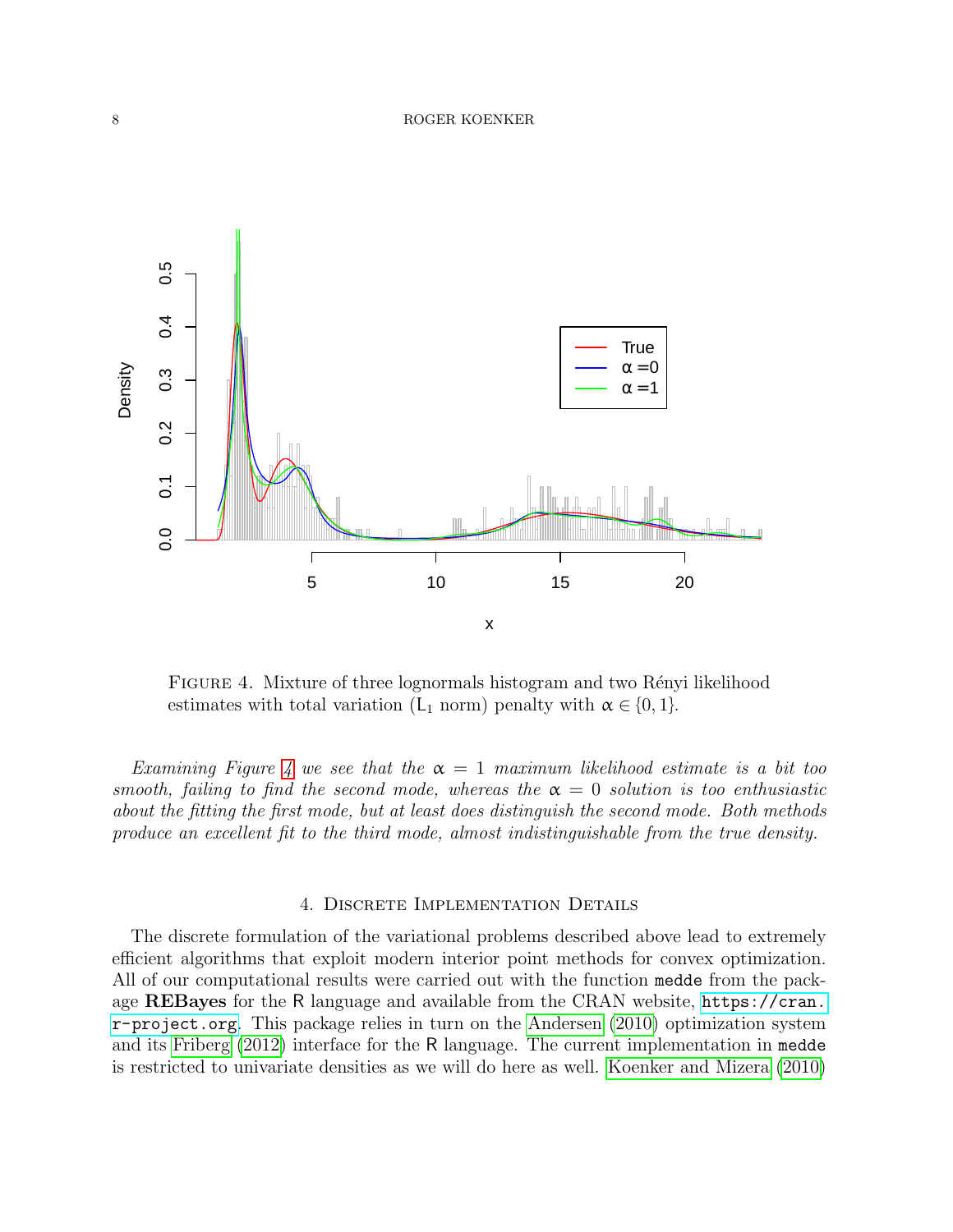describes some extensions to bivariate settings. Most of the other functionality of the RE-Bayes package is devoted to empirical Bayes methods and described in [Koenker and Gu](#page-10-19) [\(2016a\)](#page-10-19).

For univariate densities convexity of piecewise linear functions can be enforced by imposing linear inequality constraints on the set of function values  $\gamma_i = g(\xi_i)$  at selected points  $\xi_1, \xi_2, \ldots, \xi_m$ . We typically choose these  $\xi_i$ 's on an equally spaced grid of a few hundred points, and the convex cone constraint can then be expressed as  $D\gamma \geq 0$  for a tridiagonal matrix D when the penalization is imposed on second derivatives as in the case of our concavity constraints, and quindiagonal in the case of third derivative constraints. By default in medde we choose  $m = 300$ , with the  $\xi_i$ 's support extending slightly beyond the empirical support of the observations.

As described in [Koenker and Mizera](#page-10-3) [\(2010\)](#page-10-3) the primal formulation of the shape-constrained problem takes the discrete form,

$$
\{\mathbf w^\top \mathbf L \mathbf \gamma + \mathbf s^\top \mathbf \Psi(\mathbf \gamma)| \mathbf D \mathbf \gamma \geqslant 0\} = \min!
$$

where  $\Psi(\gamma)$  denotes an m-vector with typical element  $\psi(g(\xi_i)) = \psi(\gamma_i)$ , L is an "evaluation" operator" which either selects the elements from  $γ$ , or performs the appropriate linear interpolation from the neighboring ones, so that  $L\gamma$  denotes the n-vector with typical element,  $g(X_i)$ , and w is an n-vector of observation weights, typically  $w_i \equiv 1/n$ . The matrix D is the discrete derivative operator that constrains the fitted function to lie in the convex cone  $\mathcal{K}(X)$ . The vector s denotes weights that impose the integrability constraint on the fitted density. As long as the grid is sufficiently fine in univariate settings elements of s can be averages of the adjacent spacings between the  $\xi_i$ 's.

Associated with the primal problem (P) is the dual problem,

(D) 
$$
\{-\mathbf{s}^\top \Psi^*(-\boldsymbol{\phi}) \mid \mathbf{S}\boldsymbol{\phi} = -\mathbf{w}^\top \mathbf{L} + \mathbf{D}^\top \boldsymbol{\eta}, \boldsymbol{\phi} \geqslant 0, \mathbf{D}^\top \boldsymbol{\eta} \geqslant 0\} = \max!
$$

Here,  $\eta$  is an m-vector of dual variables and  $\phi$  is an m-vector of function values representing the density evaluated at the  $\xi_i$ 's, and  $S = \text{diag}(s)$ . The vector  $\Psi^*$  is the convex conjugate of Ψ defined coordinate-wise with typical element  $\psi^*(y) = \sup_x \{yx - \psi(x)\}$ . Problems (P) and (D) are strongly dual in the sense of the following result, which may viewed as the discrete counterpart of Theorem 2 of [Koenker and Mizera](#page-10-3) [\(2010\)](#page-10-3).

For  $\Psi(x)$  with typical element  $\psi(x) = e^{-x}$  we have  $\Psi^*$  with elements  $\psi^*(y) = -y \log y +$ y, so the dual problem corresponding to maximum likelihood can be interpreted as maximizing the Shannon entropy of the estimated density subject to the constraints appearing in  $(D)$ . Since q was interpreted in  $(P)$  as log f this result justifies our interpretation of solutions of (D) as densities provided that they satisfy our integrability condition. This is easily verified and thus justifies the implicit Lagrange multiplier of one on the integrability constraint in (P). Then solutions  $\phi$  of (D) satisfy  $s^{\dagger} \phi = 1$  and  $\phi \geq 0$ . as shown in Proposition 2 of [Koenker and Mizera](#page-10-3) [\(2010\)](#page-10-3). The crucial element of the proof of this proposition is that the differencing operator D annihilates the constant vector and therefore the result extends immediately to other norm-type penalties as well as to the other entropy objectives that we have discussed. Indeed, since the second difference operator representing our convexity constraint annihilates any affine function it follows by the same argument that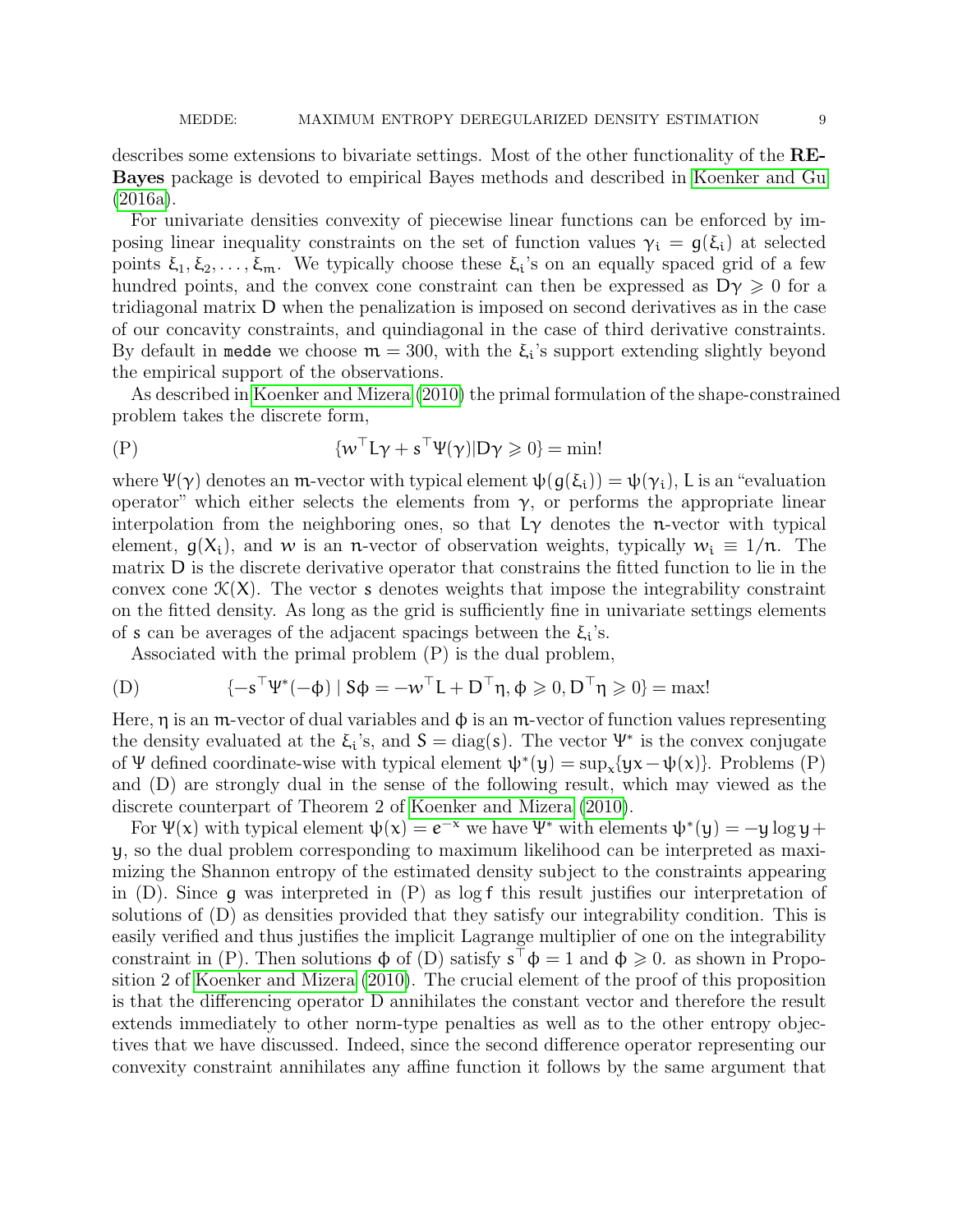the mean of the estimated density also coincides with the sample mean of the observed  $X_i$ 's.

For penalties with Rényi exponents less than one, the dual formulation takes  $\psi(y) = y^{\alpha}$ except of course for  $\alpha = 0$  for which  $\psi(y) = \log y$ . To implement the total variation regularization rather than the concavity constraint, the  $L_1$  constraint on  $D\gamma$  in the primal becomes an  $L_{\infty}$  constraint in the dual, so in the dual formulation we simply constrain  $||D \nvert \eta||_{\infty} \le \lambda$ , and similarly for total variation (L<sub>1</sub> norm) constraints on higher order derivatives.

Code to reproduce each of the figures appearing above is available from REBayes package in the file medde.Rnw located in the vignettes directory. Readers are cautioned that although all of the computational problems described above are strictly convex and therefore possess unique solutions, extreme choices of the parameters can stress even the excellent optimization software provided by Mosek. In Example [2](#page-3-2) we have seen that attempts to push the Rényi  $\alpha$  parameter much below -1, cause difficulty. In Example [3](#page-5-0) a choice of  $\lambda$  somewhat larger than those reported here also causes trouble. Fortunately, it is relatively easy to find values of these parameters that are within an empirically sensible range.

## 5. Conclusion

Density estimation by penalty methods is one of those [IJ] Good ideas of the 1970's that has matured rather slowly. Fortunately, recent developments in convex optimization have greatly expanded the menu of possible penalties, and there are promising opportunities for embedding these methods into more complex semi-parametric analyses.

Many aspects remain to be explored. We have elementary Fisher consistency results from [Koenker and Mizera](#page-10-3) [\(2010\)](#page-10-3) and some rate and limiting distributional results from [Han and Wellner](#page-10-4) [\(2016\)](#page-10-4), and others, but there are many interesting theoretical questions. It would be nice to know more about multivariate extensions. Little is known about choice of the Rényi  $\alpha$ , can it be estimated in a reasonable way? If only we could divert some energy away from kernel methods, maybe some progress could be made in one or more of these directions.

## **REFERENCES**

- <span id="page-9-5"></span>Andersen ED. 2010. The Mosek optimization tools manual, version 6.0. Available from http://www.mosek.com.
- <span id="page-9-2"></span>Avriel M. 1972. r-convex functions. Math. Programming 2: 309–323.
- <span id="page-9-3"></span>Borell C. 1975. Convex set functions in d-space. *Periodica Math. Hungarica* 6: 111–136.
- <span id="page-9-0"></span>Cox D. 1966. Notes on the analysis of mixed frequency distributions. The British Journal of Mathematical and Statistical Psychology 19: 39–47.
- <span id="page-9-1"></span>Cule M, Samworth R. 2010. Theoretical properties of the log-concave maximum likelihood estimator of a multidimensional density. *Electronic. Journal of Statistics* 4: 254–270.
- <span id="page-9-4"></span>Davies PL, Kovac A. 2001. Local extremes, runs, strings and multiresolution. The Annals of Statistics 29: 1–65.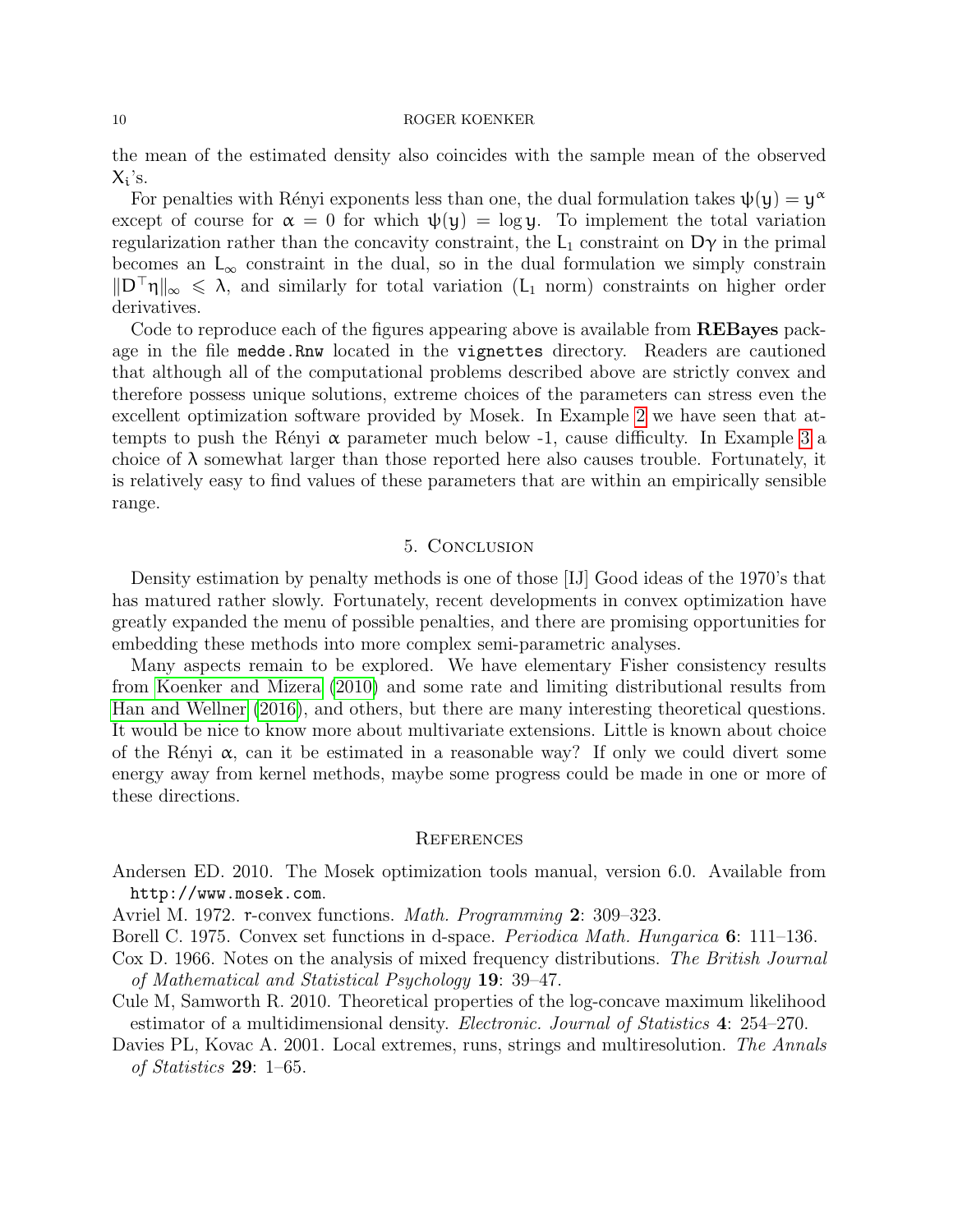- <span id="page-10-15"></span>Davies PL, Kovac A. 2004. Densities, spectral densities and modality. The Annals of Statistics 32: 1093–1136.
- <span id="page-10-8"></span>Dharmadhikari S, Joag-Dev K. 1988. Unimodality, Convexity and Applications. Boston: Academic Press.
- <span id="page-10-11"></span>Doss CR, Wellner JA. 2016. Global rates of convergence of the mles of log-concave and s-concave densities. Annals of Statistics 44: 954–981.
- <span id="page-10-18"></span>Friberg HA. 2012. Users guide to the R-to-Mosek interface. Available from [http://](http://rmosek.r-forge.r-project.org) [rmosek.r-forge.r-project.org](http://rmosek.r-forge.r-project.org).
- <span id="page-10-14"></span>Good IJ. 1971. A nonparametric roughness penalty for probability densities. Nature 229: 29–30.
- <span id="page-10-12"></span>Guvenen F, Karahan F, Ozkan S, Song J. 2016. What do data on millions of U.S. workers reveal about life-cycle earnings dynamics? Federal Reserve Bank of New York Staff Reports.
- <span id="page-10-4"></span>Han Q, Wellner JA. 2016. Approximation and estimation of s-concave densities via Rényi divergences. Annals of Statistics 44: 1332–1359.
- <span id="page-10-5"></span>Hardy GH, Littlewood JE, Pólya G. 1934. *Inequalities.* London: Cambridge U. Press.
- <span id="page-10-0"></span>Hartigan J, Hartigan P. 1985. The dip test of unimodality. Annals of Statistics 13: 70–84.
- <span id="page-10-13"></span>Hoffleit D, Warren WH. 1991. The Bright Star Catalog (5th ed.). New Haven: Yale University Observatory.
- <span id="page-10-2"></span>Ibragimov IA. 1956. On the composition of unimodal distributions. Theory of Probability and its Applications 1: 255–260.
- <span id="page-10-19"></span>Koenker R, Gu J. 2016a. REBayes: An R package for empirical Bayes mixture methods. Journal of Statistical Software Forthcoming, available at: [http://www.econ.uiuc.edu/](http://www.econ.uiuc.edu/~roger/research/ebayes/rebayes.pdf) [~roger/research/ebayes/rebayes.pdf](http://www.econ.uiuc.edu/~roger/research/ebayes/rebayes.pdf).
- <span id="page-10-6"></span>Koenker R, Gu J. 2016b. REBayes: Empirical Bayes Estimation and Inference in R. R package version 0.70. URL <http://www.r-project.org>
- <span id="page-10-16"></span>Koenker R, Mizera I. 2007. Density estimation by total variation regularization. In Nair V (ed.) Advances in Statistical Modeling and Inference: Essays in Honor of Kjell Doksum. World Scientific, 613–633.
- <span id="page-10-3"></span>Koenker R, Mizera I. 2010. Quasi-concave density estimation. Annals of Statistics 38: 2998–3027.
- <span id="page-10-17"></span>Kooperberg C, Stone CJ. 1991. A study of logspline density estimation. Computational Statistics and Data Analysis 12: 327–347.
- <span id="page-10-7"></span>Prékopa A. 1973. On logarithmic concave measures and functions. Acta Sci. Math. (Szeged) 32: 335–343.
- <span id="page-10-9"></span>Rényi A. 1961. On measures of information and entropy. In Proceedings of the 4th Berkeley Symposium on Mathematics, Statistics and Probability. University of California Press, 547–561.
- <span id="page-10-1"></span>Rufibach K. 2007. Computing maximum likelihood estimators of a log-concave density function. J. Statistical Computation and Simulation 77: 561–574.
- <span id="page-10-10"></span>Seregin A, Wellner JA. 2010. Nonparametric estimation of multivariate convex-transformed densities. Annals of Statistics 38: 3751–3781.